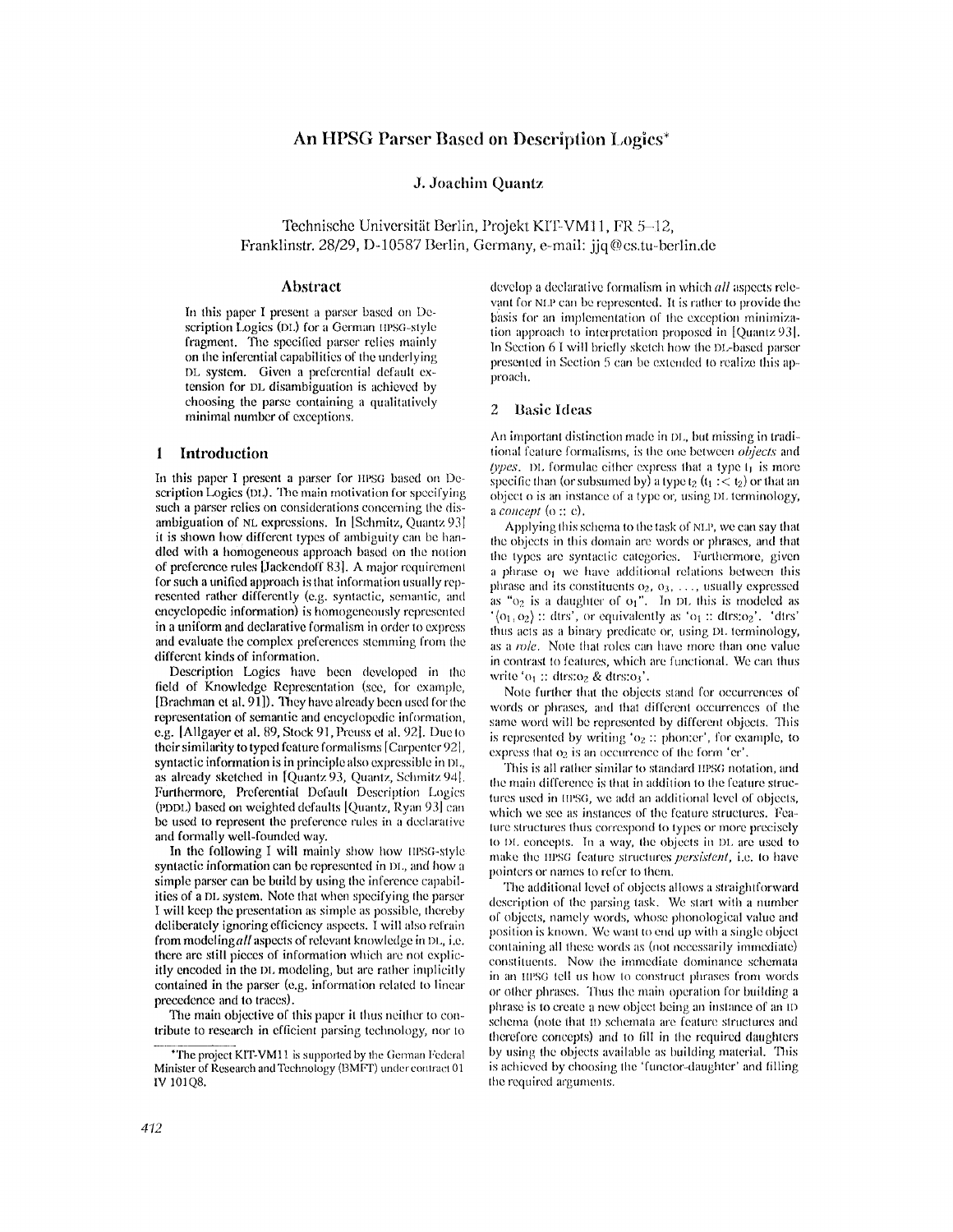Three points are important in the following sections:

- 1. Obviously, objects cannot be combined in a random way. In IIPSG the ID schemata and the lexical entries contain information concerning combination with other phrases. I will model this information in DL and use standard DL inferences to check consistency of combinations. Thus the DL system is used to perform the unification task underlying tIPSG and similar Unification Grammars.
- 2. An object can only be used as building material for a phrase if it has not yet been used as building material for some other phrase. Furthermore, when looking for daughters of a new phrase, we have to fill those daughters for which a filler is required, but not yet specified. I will use the epistemic operator k proposed in [Donini et al. 92] to formalize these intuitions and then use standard DL retrieval for checking these constraints.
- 3. For syntactically ambiguous expressions there is more than one possibility to combine the words/phrases. Since the objects and especially the relations between them are viewed from different perspectives in the alternative interpretations, we need a mechanism in DL to represent these different views. I will use *situated descriptions* 'o:: c in s' in the following to formalize this notion of different perspectives. There is a rough correspondence between the situations used to capture the specific interpretations and the charts created in chart parsing.

#### $\mathbf{3}$ The Underlying Description Logic

Description Logics vary wrt the term-building operators they contain. In this section I will present the syntax of the DL which is used in the examples given in the next two sections. Due to space limitations I will not specify the formal semantics for this DL (see, for example, [Hoppe et al. 93, Quantz, Schmitz 94] for a modeltheoretic semantics):

- $\rightarrow$  c, r, t<sub>p</sub>, t<sub>1</sub> & t<sub>2</sub>, k(t)  $t$
- the(r,c), some(r), no(r), exactly(n,r)  $\mathbf{c}$  $\sim$   $\rightarrow$  $r_1 o_1 r_1 = r_2$
- $\rightarrow$  feat, domain(c), range(c),  $r_1.r_2$ , inv(r)  $\mathbf{r}$
- $\gamma$  $\rightarrow$   $t_1$  : <  $t_2$  ,  $t_1$  :  $t_2$  ,  $c_1$  :  $>c_2$

o :: c in s, extend. sit( $s_1$ , $s_2$ )

When specifying the fragment and the parser in the next sections I will use a notation based on the PROLOG interface provided by the BACK system [Hoppe et al. 93]. In BACK a distinction is made between term introductions or definitions, and constraint-like rules. A term name can be introduced either as *primitive*  $(t_n : < t)$ , i.e. only necessary conditions are given, or as defined  $(t_n : \cdot : t)$ , i.e. necessary and sufficient conditions are given. A rule  $c_1$  =  $>c_2$  means that each object being an instance of  $c_1$  is also an instance of  $c_2$ .

The formula 'extend  $\text{sit}(s_1, s_2)$ ' expresses the fact that situation s<sub>2</sub> is an extension of situation s<sub>1</sub>. This means that 'o:: c in  $s_1$ ' implies 'o:: c in  $s_2$ ' for all objects o and concepts c.

In order to distinguish between telling and querying information I will use 'o :: c in s' for tells and 'o ?: in s' for queries. I furthermore assume that a tell only succeds

if it is consistent with the previously entered information; otherwise it fails. When the object used in a query is a variable, the system will retrieve all known instances of a concept, i.e. 'Object ?: in s' will return the objects known to be instances of 'c' in 's' by backtracking.

Note that the epistemic operator k will only be used in queries. It can therefore be straightforwardly integrated into existing DL systems. Since this is also true for situated descriptions, the parser presented in Section 5 is largely based on standard inference capabilities of DL systems.

## 4 A Small Fragment

In this section I will present examples from an IIPSG-style fragment for German modeled in DL. Due to space limitations I will not specify all the information contained in this modeling but only the one needed to illustrate the main characteristics of the formalization and the example sentence 'Die schöne Frau sieht sie' discussed in the next section.

The fragment is based on the presentation in [Pollard Sag 87] and its application to German in [Hiltl 91]. A main difference between my DL modeling and standard IIPSG modeling is that I avoid feature pathes which would introduce superfluous DL objects. There is thus no feature 'head' in my modeling since it would yield the introduction of head objects whose ontological status seems controversial. Consequently, my Head Feature Principle specifies equivalence not for a single feature 'head', but rather for each head feature separately.

The fragment contains five main categories, namely noun, np, verb, det, and adj. For illustration, the definitions of noun and np are given below:

| пошт | tart. | majin & lexi+ |
|------|-------|---------------|
| то   | ti i  | majin & lex   |

Phrase structure is represented by roles as the following:

| dtrs        | うくし           | domain(sign) & range(sign) |
|-------------|---------------|----------------------------|
| comp.dtrs   | $\mathcal{C}$ | dtrs                       |
| comp.dtrl   |               | $\div$ comp_dtrs & feat    |
| head dtr    | $\epsilon$    | dtrs & feat                |
| functor-dtr | ユビー           | dirs & feat                |

The feature 'functor.dtr' will be used by the parser to specify the sign acting as functor of a new phrase. Its value will be identical to the value of 'head.dtr', 'adj.dtr', or 'filler.dtr', depending on the particular Immediate Dom*inance* (ID) schema used. Note that the daughters which are modeled as features are functional, i.e. no phrase can have two fillers for 'head dtr'.

Corresponding to these daughter roles and features we have argument roles and features as 'complarg1' etc. I then distinguish the following types of phrase structures:

| comp.structure         | 一致する   | some(head.dtr) &                                                                            |
|------------------------|--------|---------------------------------------------------------------------------------------------|
|                        |        | functor.dir=head.dir &                                                                      |
|                        |        | no(adj_dtr) & no(filler_dtr)                                                                |
| adj.structure $\cdots$ |        | some $(\text{adj.} \text{d} \text{tr}) \& \text{some} (\text{head.} \text{d} \text{tr}) \&$ |
|                        |        | functor_dtr=adjdtr &                                                                        |
|                        |        | no(comp.dtrs) & no(filler.dtr)                                                              |
| filler.structure       | $-1.1$ | some(filler_dtr) & some(head_dtr) &                                                         |
|                        |        | functordtr=filler_dtr &                                                                     |
|                        |        | no(comp.dtrs) & no(adj.dtr)                                                                 |

Thus in a 'comp\_structure' the 'head\_dtr' acts as a functor. Note that it has to be explicitly stated whether a certain feature is empty, e.g. 'no(adj.dtr)' for 'comp.structure'. DL systems assume an open world and take all descriptions.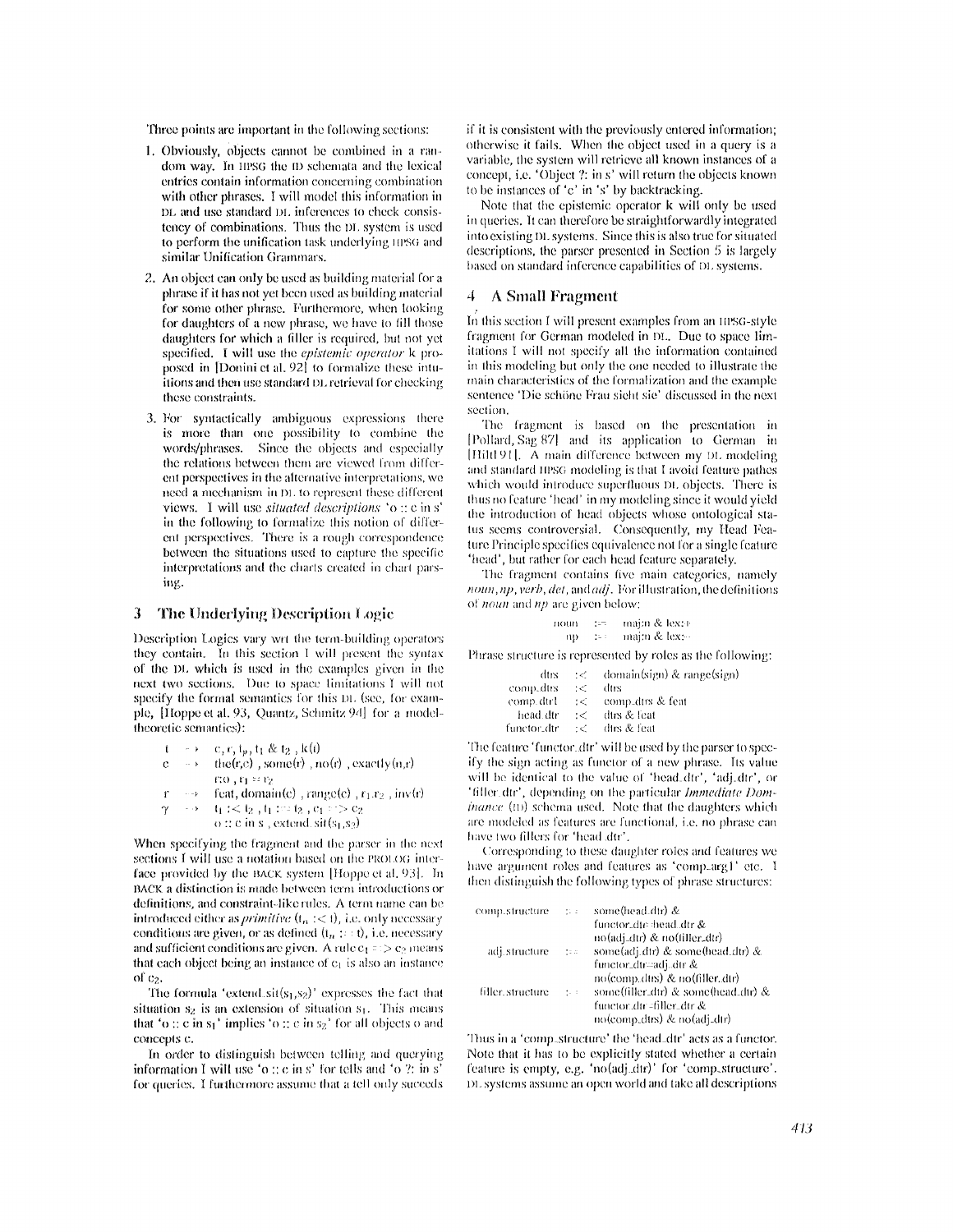as being partial, i.e. the fact that there is currently no known filler for a role at an object does not imply that there will never be **one.** 

The fragment contains six ID schemata, namely three for noun phrases, one for verb phrases, one for adjuncts, **and one** for topicalization.

| id1 | ∷≔   | comp_structure &                                 |
|-----|------|--------------------------------------------------|
|     |      | the (head $\dim p \& \dim$ comm) &               |
|     |      | some(comp.dtr1) & no(comp.args)                  |
| id2 | $:=$ | comp.structure &                                 |
|     |      | the (head $\Delta$ dtr, noun & nform: comm) &    |
|     |      | no(comp.dtrs) & some(comp.arg1)                  |
| id3 |      | comp_structure & the(head_dtr,verb) &            |
|     |      | no(comp_args) & mc:-                             |
| id4 | ∶≕   | adj.structure & the(adj.dtr,adjunct)             |
| id5 | $:=$ | filler structure &                               |
|     |      | the (head dir, maj: $\n  x$ no (comp args)) $\&$ |
|     |      | $mc++$ & the (filler_dir, top:+)                 |
| id6 | :≔   | comp_structure &                                 |
|     |      | the (head_dtr, noun & nform: pro) $\&$           |
|     |      | no(comp.dtrs) & no(comp.args)                    |

For the lexical entries I will use three morpho-sytntactic features (nform, case, gen) to illustrate agreement between nouns, adjectives, and determiners. Agreement concerning case and gender between nouns and determiners is modeled by specifying that the value of the feature 'case' at a common noun is the same as the value of the feature 'ease' at the object filing the feature 'eomp\_argl' (which is the determiner).

Below are lexical entries for 'frau' and 'sic':

| noun & nform:comm | $\Rightarrow$ | exactly $(1, comp \_args)$ & |
|-------------------|---------------|------------------------------|
|                   |               | the (comparg1, det) $&$      |
|                   |               | $case = comp_arg1.case \&$   |
|                   |               | gen=comp_arg1.gen)           |
| noun & nform:pro  | $\Rightarrow$ | no(comp_args)                |
| lexeme:frau       | $\Rightarrow$ | noun & nform:comm & gen:f    |
| phon:frau         | $\Rightarrow$ | lexeme:frau                  |
| lexeme:er_sie     | $\Rightarrow$ | noun & nform:pro             |
| phon:sie          | $\Rightarrow$ | lexeme:er_sie & gen:f        |
|                   |               |                              |

Note the hierarchical nature of the modeling--the subcategorization information is specified for common nouns **and** pronouns in general, and is then inherited by each specific common noun and pronoun. Information shared by all forms of a lexeme is specified as a property of Ihe lexeme, whereas information specific to a particular form is specified for this form only.

Adjectives require non-saturated noun phrases as arguments and agree with them wrt case and gender:

| adi                                     | $\Rightarrow$ | adjunct & case=mod.arg.case &<br>gen=mod_arg.gen &         |  |  |
|-----------------------------------------|---------------|------------------------------------------------------------|--|--|
|                                         |               | the $(mod_{\text{arg,np}} \&$ some $(comp_{\text{arg,2}})$ |  |  |
| lexeme:schoen                           | $\Rightarrow$ | adi                                                        |  |  |
| phon:schoene                            | $\Rightarrow$ | lexeme:schoen                                              |  |  |
| Finally, the lexical entry for 'sieht': |               |                                                            |  |  |

| verb<br>lexeme:sehen | $\Rightarrow$<br>$=$ $>$ | the (comp. arg $1$ , np & case: nom)<br>verb $& exactly(2, comp.args)$<br>the (comp_arg2,np $\&$ case: acc) |
|----------------------|--------------------------|-------------------------------------------------------------------------------------------------------------|
| phon:sieht           | $\Rightarrow$            | lexeme:sehen                                                                                                |

Note that for verbs taking more than two arguments we need addilional features 'comp\_arg3' and 'comp\_arg4'.

In addition to the information modeled so far we need a formalization of the principles underlying the combination of signs in flING. Some of these principles hold only for

phrases and not for signs in general. A phrase is defined as follows:

| phrase | :==           | some(dtrs) |
|--------|---------------|------------|
| phrase | $\Rightarrow$ | lex:—      |
| lex:-- | ニゝ            | phrase     |

The *Ilead Feature Principle* is then defined as:

phrase  $\Rightarrow$  maj=head\_dtr.maj & gen=head~ht:gen & case=head.dtr.case

The parsing process presented in the next section is essentially triggered by signs which can act as functors, namely signs with unsaturated subcat lists, signs with slashes, and **pronouns:** 

| some(args)       | $\Rightarrow$ | functor |
|------------------|---------------|---------|
| some(slash)      | $\Rightarrow$ | functor |
| noun & nform:pro | $\Rightarrow$ | functor |

# 5 I)L-Based Parsing

In this section I will present the basic structure of a DLbased parser for the above fragment. The parser is realized by five main predicates. I assume that the initial information given to the parser consists of descriptions of the words occurring in the expression to be parsed. Consider the ambiguous sentence

(1) Die schöne Frau sieht sie.

(2) The pretty woman sees her.

(3) The pretty woman she sees.

The initial DL representation of this sentence is:

- $w_1$  :: phon:die & start:0 & end:1 in s<sub>1</sub>  $\mathcal{L}$  $\mathbf{1}$
- $w_5$  :: phon:sle & start:4 & end:5 in s<sub>1</sub>

Given this information the parser builds phrases from the five words. This is done by creating new phrases until no more combinations of signs are possible. The parsing succeeds if the words have been all used up **and** a single phrase results:

| $parse.size(n(Sit, Sit)$ :                                |  |
|-----------------------------------------------------------|--|
| findall(Sign, Sign ?: sign & no(k(inv(dtrs))) in Sit,[]), |  |
| $parse\_sign(Sit, FinSi)$ :                               |  |
| new_phrase(Sit,NewSit),                                   |  |

parse\_sign (NewSit,FinSit).

Note that the epistemic concept 'no( $k$ (inv(dtrs)))' is used to determine whether a sign is still available for phrase building. An object is an instance of this concept if it is not a filler of some 'dtrs' role at any other object.

The basic idea of building a new phrase is to look for a sign which can act as a funelor, to choose an ID schema in which this sign is a functor, and to find the required arguments of the functor. Finally, the linear precedence rules are checked and, if necessary, traces are introduced. 1

| new_phrase(Sit,FinSit) :- |                                                     |
|---------------------------|-----------------------------------------------------|
|                           | Sign ?: functor $\&$ no( $k$ (inv(dtrs))) in Sit,   |
|                           | select.id.schema(Sign,Sit,Phrase,NewSit),           |
|                           | complete_arguments(Sign, NewSit, NextSit),          |
|                           | check Jps_and_continuity(Phrase,Sit,NextSit,FinSit) |

Selection of an ID schema is realized in a rather naive and simple way---we just take an ID schema and try to create a new phrase as an instance of this schema, where the feature 'functor\_dtr' is filled by the functor.

<sup>&</sup>lt;sup>1</sup>Due to space limitations I do not specify the predicate 'check.lps..and.continuity' in this paper.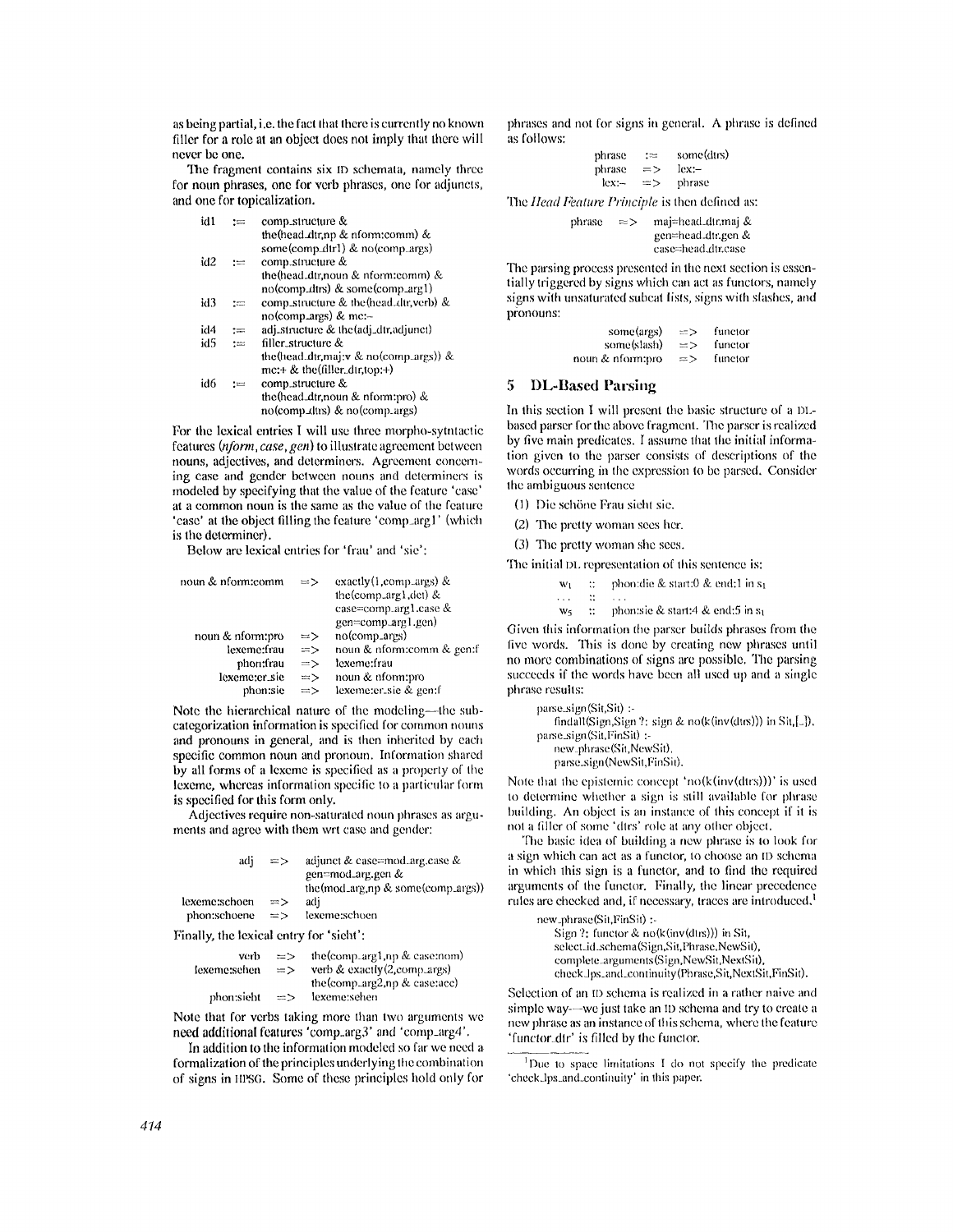

Figure 1: Phrase structure of the sentence 'Die schöne Frau sieht sic' (The pretty woman sees her). 'H' stands for 'head\_dtr', 'C' for 'comp\_dtr', 'A' for 'adj\_dtr', and 'F' for 'filler\_dtr'.

select\_id\_schema(Sign,Sit,Phrase,NewSit) : id\_schema(ID), extend\_sit(Sit,NewSit), Phrase :: ID & functor\_dtr:Sign in NewSit.

Information about existing ID schemata thus has to be encoded as facts of the form 'id\_schema(id1)', etc. The predicate 'extend\_sit(Sit,NewSit)' is used to tell the DL system to create a new situation which is an extension of the current situation.

Note that no further knowledge about the actual modcling of ID schemata is used in the parser except for the fact that each ID schema has a 'funclor\_dtr'. Note furlher that the DL tell will fail if the information known about the functor cannot be unified with the information required by the ID schema for the filler of 'functor.dtr'.

In order to complete the arguments of the functor, the parser checks for each argument feature ArgFeat whether an argument is required (somc(ArgFeat)) but not yet specified  $(no(k(ArgFea)))$ . If so, 'find\_arg' looks for such an argument and enters it as filler for ArgFeat. Then the remaining arguments are completed.

complete.arguments (Functor, Sit, FinSit) :arg\_feature (AtgFeat), Functor ?: some(ArgFeat) & no(k(ArgFeal)) in Sil, **!,tind\_mg(Functoe;** Sit,ArgFeal,NewSil), complete\_arguments(Functor,NewSit,FinSit). complete\_arguments (\_,Sit,Sit).

Again we need to introduce facts specifying the arguments used in the fragment, e.g. 'arg\_feature(comp\_arg1)'.

If an argument is required it has to be filled, therefore the Cut. Thus the recursion terminates successfully only when all required arguments are actually filled. Note that the only information about argument structure needed by the parser are facts of the form 'arg\_feature(comp\_arg1)' for all argument features.

To find an argument the parser looks for a sign which has not yet been used for phrase building and asserts it as filler for the argument feature. Again, if unification is not possible due to conflicting constraints (e.g. agreemenl), the DL tell will fail.

find\_arg(Functor, Sit, ArgFeat, FinSit) :-Arg ?: sign & no(k(inv(dtrs))) in Sit, extend\_sit(Sit,FinSit),

Functor :: ArgFeat:Arg in FinSit. *tind\_arg(Funclot;Sil,Argl:eat,FinSit) :..*  new.phrase(Sit,NewSit),  $find_4rg(Functor,Sit,ArgFeat,FinSit).$ 

The second clause is needed to create a required argument which has not yet been build up. In this case 'new. phrase' is called to create a new potential argument.

For the sentence 'Die schöne Frau sieht sie' we obtain two different parses, since bolh 'die schoene frau' and 'sie' are ambiguous between nominative and accusative ease. The reading according to which 'die schoene frau' is subject is shown in Figure 1 as a phrase structure tree. Some of the corresponding information contained in the I)I. situation represenling this reading is given below:

| w١ |  |  | phonidle & case;nom & start:0 & end:1 |  |  |  |
|----|--|--|---------------------------------------|--|--|--|
|----|--|--|---------------------------------------|--|--|--|

- $p_8$  :: idl & head\_dtr:p7 & comp\_dtrl:w<sub>1</sub> &
- start:0 & end:3
- $p_9$  :: id6 & head\_dtr:w<sub>5</sub> & start:4 & end:5  $I_{10}$  :: trace & tracing:w<sub>4</sub> & comp\_arg1:t<sub>11</sub> &
- comp.arg2:p, & start:5 & end:5
- $t_{11}$  :: trace & tracing:p<sub>8</sub> & start:4 & end:4
- $p_{12}$  :: id3 & head dtr:t<sub>10</sub> & comp.dir1;t<sub>11</sub> & comp.dtr2:p<sub>9</sub> &
- slash:w<sub>4</sub> & slash:p<sub>8</sub> & start:4 & end:5  $p_{13}$  :: id5 & head dtr: $p_{12}$  & filler\_dtr:w4 & slash: $p_8$  &
- start:3 & end:5  $p_{14}$  :: id5 & head\_dtr:p<sub>B</sub> & filler\_dtr:p<sub>8</sub> &
	- start:0 & end:5

In the second parse  $t_{11}$  and  $p_9$  swap places, i.e.  $p_9$  is the 'comp..dtrl' of  $p_{12}$  and  $t_{11}$  is the 'comp..dtr2'.

The result of the parsing process illustrates the objectcenteredness of DL representations. The constituents of the utterance are explicitly modeled and can be used for extracting or specifying further information. Thus we can choose to introduce at feature 'subject' and add the fact ' $p_{14}$ : subject:ps', or we can retrieve all the saturated noun phrases (Phrase ?: np & no(args)). This object-centeredness is useful for disambiguation, for example for anaphora resolution, as illustrated in [Quantz, Schmitz 941.